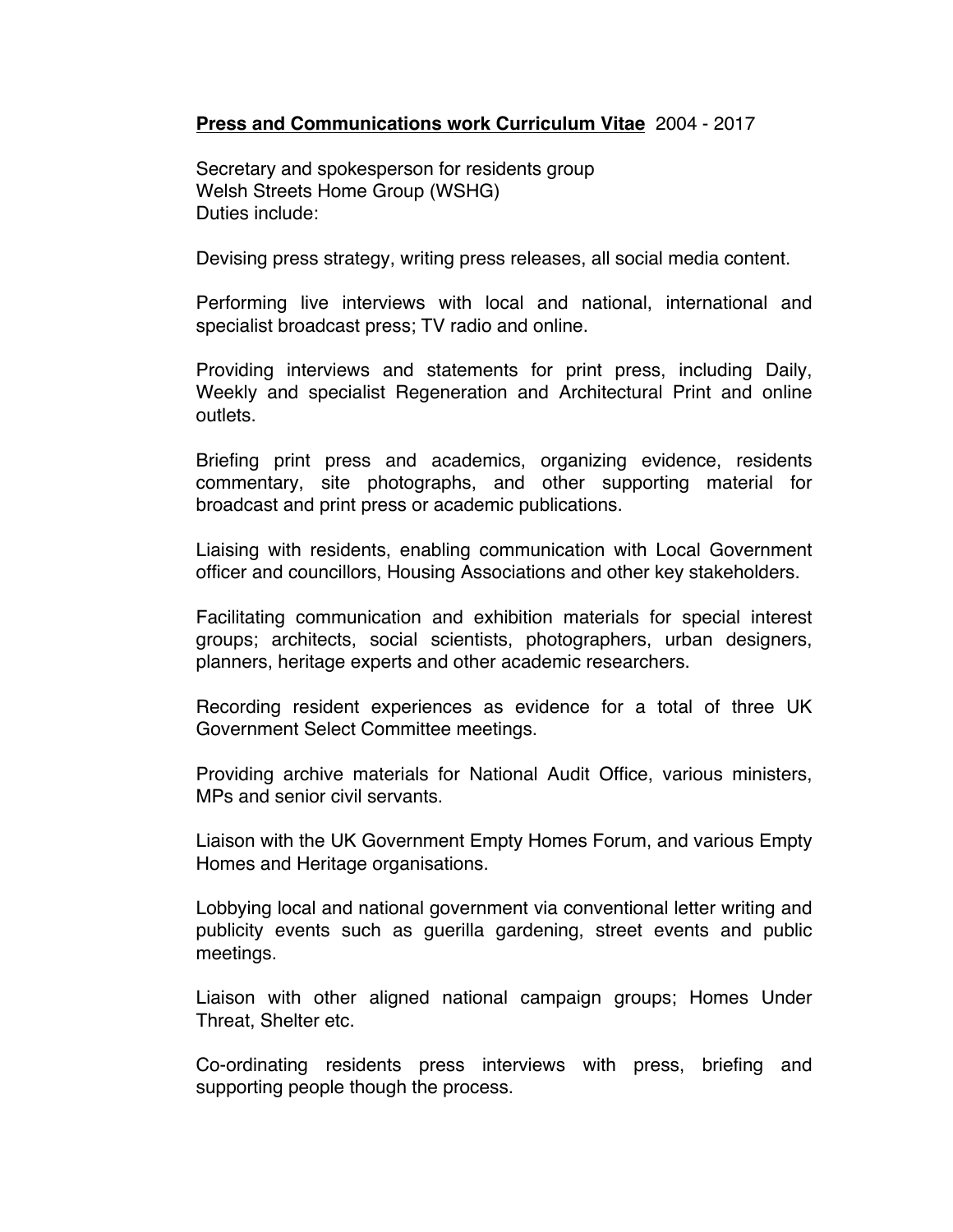Public speaking, profile-raising, and developing influence with national and local government, lobbyists, academics, policy-makers, council officers, councillors, MPs, senior ministers, housing officers and senior civil servants.

Participating in live debate events and conferences, seminars and webinars.

Co-ordinating events and actions with other housing campaigns; locally, regionally and nationally, as and when we have common goals.

Networking with local and regional resident groups, urban designers, local food networks, renewable energy providers and retrofit experts.

Production and delivery of community design project, briefing architects, running community public consultation and collating feedback. http://constructivewelshstreets.blogspot.co.uk/2013/06/design-diplomacy.html

Organising initial archive of the Welsh Streets Home Group campaign, coordination and briefing of three archive volunteers.

Writing Public Inquiry strategy and presentations on behalf of WSHG. Recruiting volunteers to deliver evidence, liaising between volunteers and the Inquiry Programme Officer.

### **Appearances for Television features**

ITV *Tonight With Trevor Macdonald*, (3 shows) BBC Mischief *Cheap Homes for Sale* Channel 4 (1 show) Channel 4 George Clarke, *The Great British Property Scandal (*2 shows) BBC2 *Daily Politics* Show with Andrew Neil (1 show) Northwest tonight (repeated shows) Granada Reports (repeated shows) Liverpool Bay TV (repeated shows)

### **Radio live and pre-recorded interviews**

BBC Radio 4 News 2004 BBC Radio 4 Today Programme, 2005 BBC Radio 4 This Morning, 2005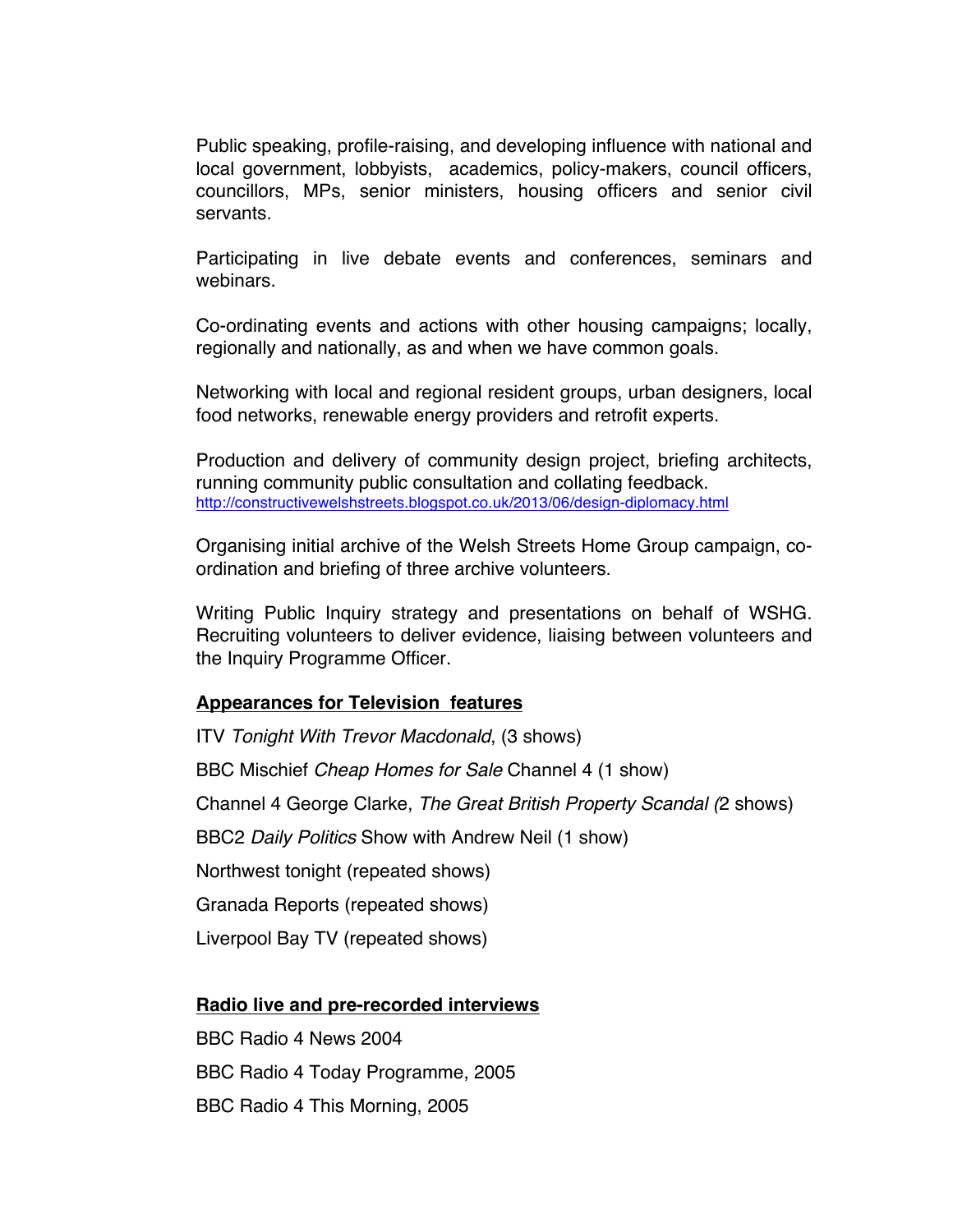BBC Radio 4 You and Yours 2005 BBC Radio 4 Feature Voter Apathy in Liverpool Riverside Jo Phillips and Ray Furlong 2010 BBC Radio 2 Jeremy Vine Show 2006 BBC Radio Wales, News and features BBC radio Merseyside, News, invited speaker Rodger Phillips Show BBC Radio Merseyside Drive Time BBC Radio Merseyside Roger Phillips Live broadcast, public debate on fracking at FACT 2012 Heart FM (repeated shows) Smooth FM (repeated shows) Radio City (repeated shows)

# **Print Press Interviews**

The Guardian The Times Daily Telegraph (double page spread) Sunday Telegraph (double page spread) Sunday Times (double page spread) Financial Times (double page spread) Sunday Express Der Groene Amsterdammer The Green Amsterdammer (double page spread) Liverpool Echo interviews, quotes and letters page Liverpool Daily Post Liverpool Confidential The Jangler (Toxteth community press) Merseymart Inside Housing (double page spread) Regeneration and Renewal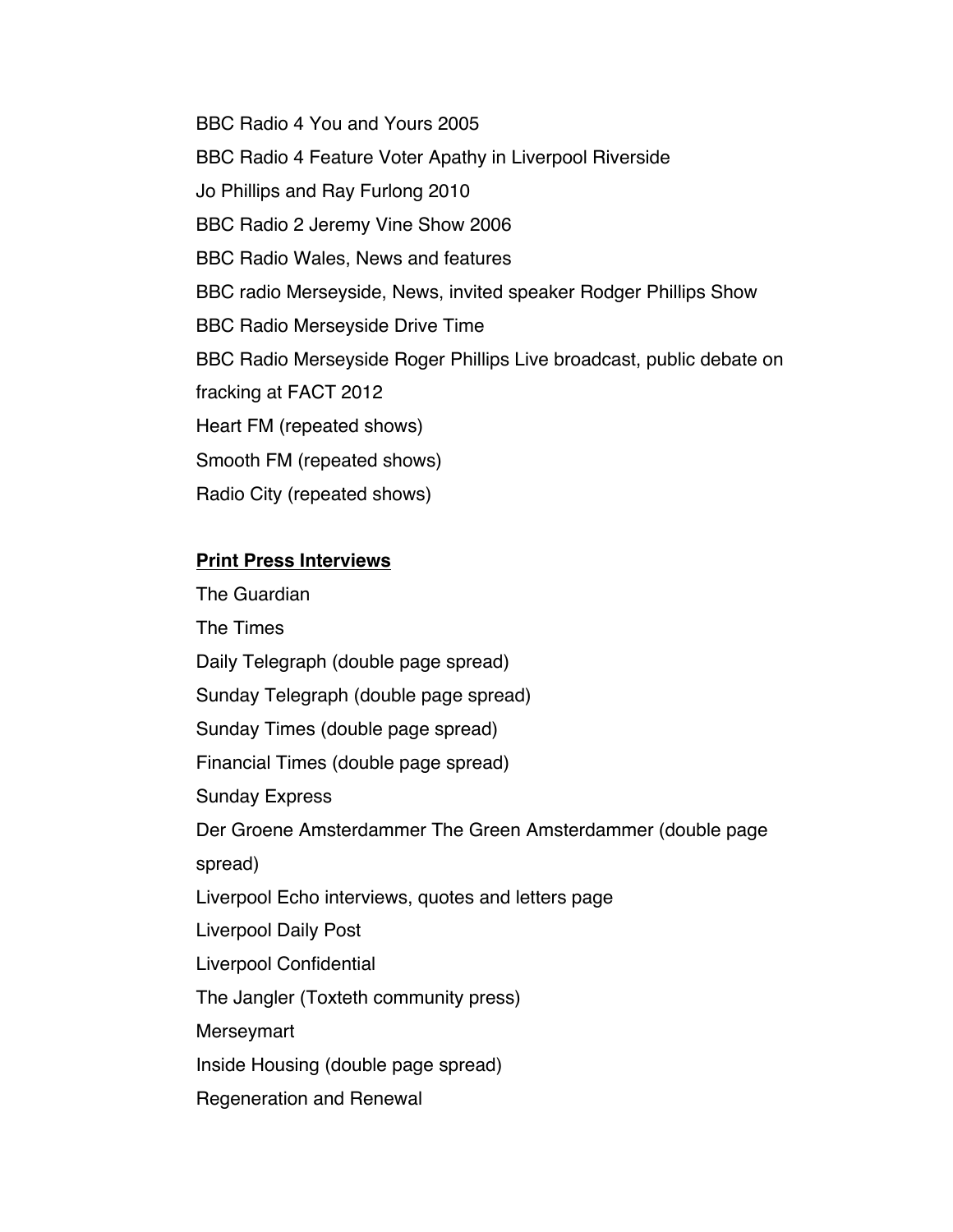Architects Journal Planning Big Issue

## **Social Media**

- 2014 Delivered social media training course Klub Mama, Zagreb Croatia
- 2010 Content production & blog, Welsh Streets Home Group Briefing website design team, overseeing site maintenance www.welshstreets.co.uk

Blog http://www.welshstreets.co.uk/?page\_id=55

Run WSHG twitter account (@welsh Streets – 2990 followers) Run WSHG facebook page (fb @welsh streets home)

- 2011 Temporary freelance tweeter for @opencurate it at FACT Liverpool
- 2013 Produce promotional Vines for Squash Nutrition, Liverpool https://vine.co/v/MMn26HHXAwJ
- 2014 Initiated Crowdfunder, copy for website, and promotion promotion (Just Giving; family journey https://www.justgiving.com/yimby/familyjourney?utm\_medium=email&utm\_source=ExactTarget&utm\_campaign=201501  $24$  # $/$ )
- 2015 Press Officer for Liverpool Riverside Parliamentary Candidate, Green Party 2015 election

# **Occasional Blog Contributor**

Planning Magazine Inside Housing Liverpool Echo BD Design Welsh Streets website

# **Featured in Recent Publications**